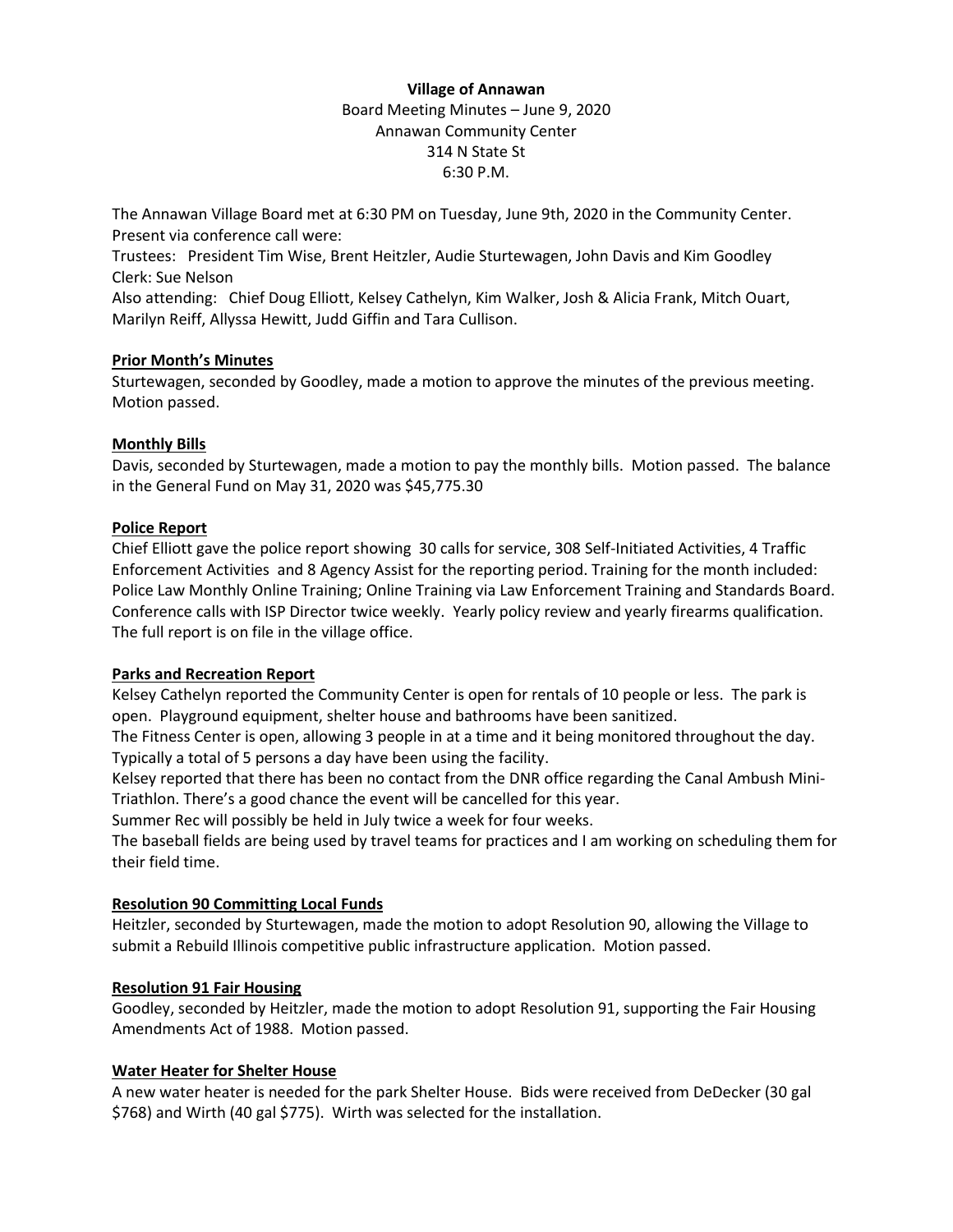# **Catholic Church School/Hall Building**

There was discussion about the Village reaching an agreement with the Church regarding the old School building and the Parish Hall. The Parish hall is in sound condition. The school building would need to be demolished. Bids have been received at \$30 to \$40 thousand for demolition. This is in the TIF district, but would not be done until 2021.

Sturtewagen, seconded by Goodley, made the motion to move forward with the plans for taking the hall. Motion passed.

### **Audit Engagement Letter**

Sturtewagen, seconded by Goodley, made the motion to accept Blucker, Kneer & Associates to perform the Village audit for fiscal year 2019-2020. Motion passed.

#### **Rental Fees for Community Center**

There was discussion on setting different rental rates for Village residents and non-residents renting the Community Center and using the Fitness Center. If there's an increase, the current non-residents with memberships would be grand fathered in. The new rate would be for new members. There are also non-residents that made donations to the building of the Center. That would also be taken into consideration. Kelsey will check to see how much other Centers are charging and this will be brought up at the July meeting.

#### **TIF Requests Fire Dept. & School**

The Village Fire Dept. would like to side the outside of the building and add rock/stone around edges. This would be approximately \$75,000

The School will be having more home games and needs lighting and would like to upgrade the tennis court area. The Press box has already been upgraded. These upgrades would be approximately \$75,000 to \$80,000.

#### **Village Board Member Candidates**

There are 2 candidates for the Village Board vacancy. Bob Shrum and Devan Bertrand. There will be a special meeting in July for introductions to the board.

#### **Rezoning Property at 312 South Depot**

The zoning committee met and passed changing zoning of that property only from OT-R1 to multi-family residential. Kim Walker from Abilities Plus distributed pictures of what the home would look like and state it's a regular home with 4 bedrooms, 2 baths, kitchen & garage. She stated that any time a resident was in the home, there would be staff present. Most residents would be working Monday through Friday 9-3. There were questions from some Annawan residents attending the meeting. Why was Annawan chosen for this home over other towns in the area that had more stores, parks and activities for Abilities Plus residents to choose from? Kim stated that some residents are from small towns, it was a central location to travel to work and there is a grocery store, an ice cream shop and there are sports activities at the school to attend. It was also a concern that the hospital was so far away and emergency help would not be available. Kim stated that 911 would be called as in any situation with an emergency. The residence would have a generator so there would always be electric. There would need to be new staff hired and the training is provided by Abilities Plus.

There was a concern about who would be living there. Kim stated that some may be in wheel chairs and some may not. There have been no criminal issues or records for any of the Abilities Plus residents. A resident cannot be a danger to themselves or others to be considered for the program. President Wise asked if there were any further questions and if the Board wanted to make a motion. It was stated that since all Board members were not present and there hasn't been sufficient time to

review Village residents concerns that possibly this decision should be tabled until July. Topic dies for lack of motions.